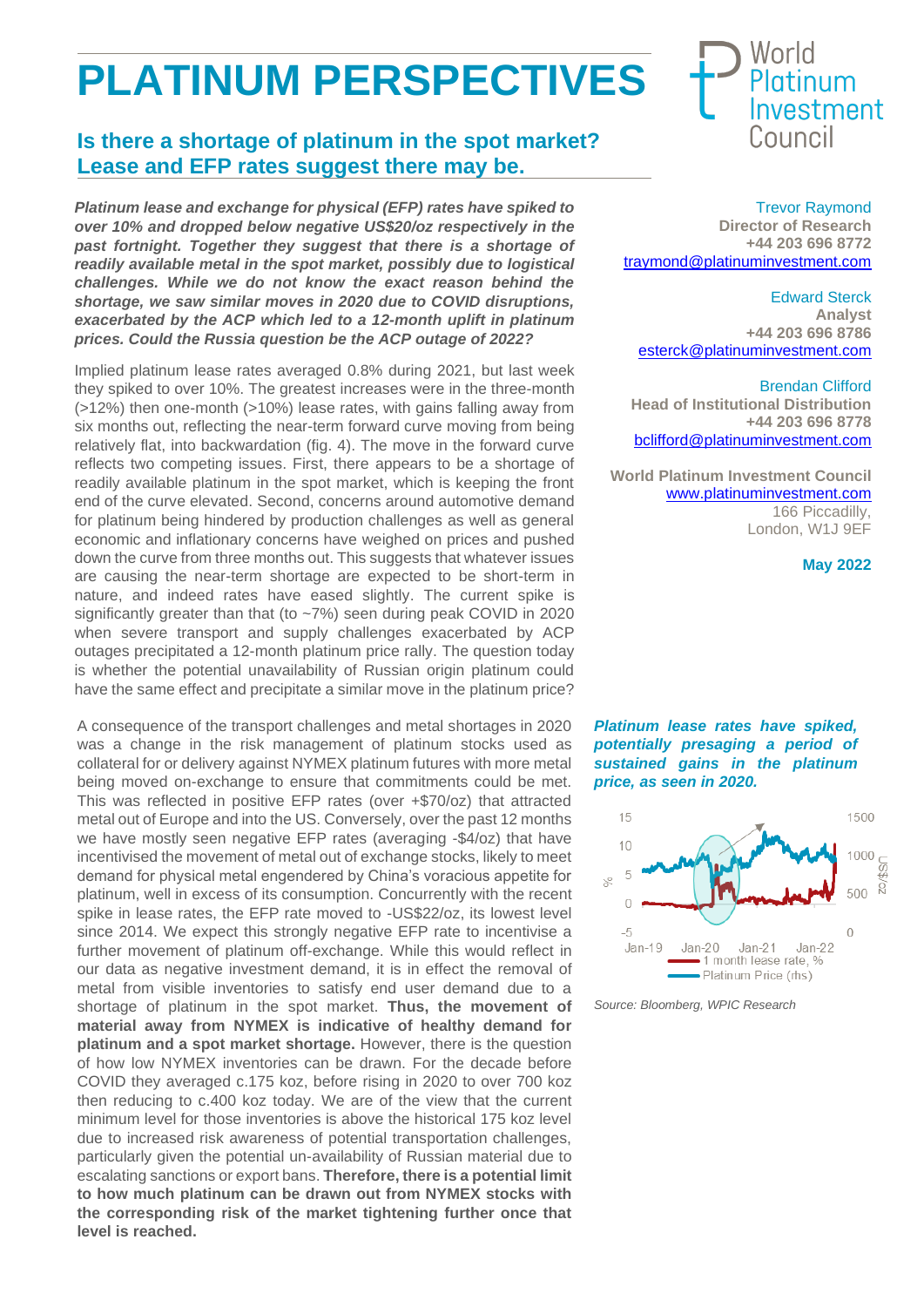## **Platinum's attraction as an investment asset arises from:**

- Supply severely constrained for three more years despite some new investment in mining capacity
- Platinum price remains historically undervalued and significantly below both gold and palladium
- Automotive PGM demand growth should continue due to increasingly restrictive emissions rules
- Market balance and price mismatches between palladium and platinum drive substitution
- Investment demand is softer after two record years, but price and fundamentals remain attractive

Figure 1: One-, three- and six-month **implied platinum lease rates** have spiked, pointing to potential tightness in the spot market with the greatest move in the three month time period.



*Source: Bloomberg, WPIC Research, N.B. The implied lease rate is calculated by deducting the platinum forward swap rate for a given period from the equivalent LIBOR rate*





*Source: Bloomberg, WPIC Research Source: Bloomberg, WPIC Research*

Figure 5: **China's excess imports** in 2020 and 2021 (of c.1,200 koz) more than offset the NYMEX inventory outflows (of c.139 koz).



Figure 2: Aside from an initial move after the start of the Russian invasion, the lack of movement in **palladium lease rates** suggests that whatever is happening, this is predominantly a platinum event.



*Source: Metals Focus, WPIC Research*

Figure 4: Demand concerns have weighed on the **forward platinum price** outlook but an apparent shortage of readily available metal in the spot market has sustained higher prices on a relative basis.



Figure 6: The spike in **lease rates**, coupled with the Anglo American Platinum converter (ACP) outages, in 2020 pre-empted a sustained **platinum price** rally.



*Source: WPIC Research Source: Bloomberg, WPIC Research*